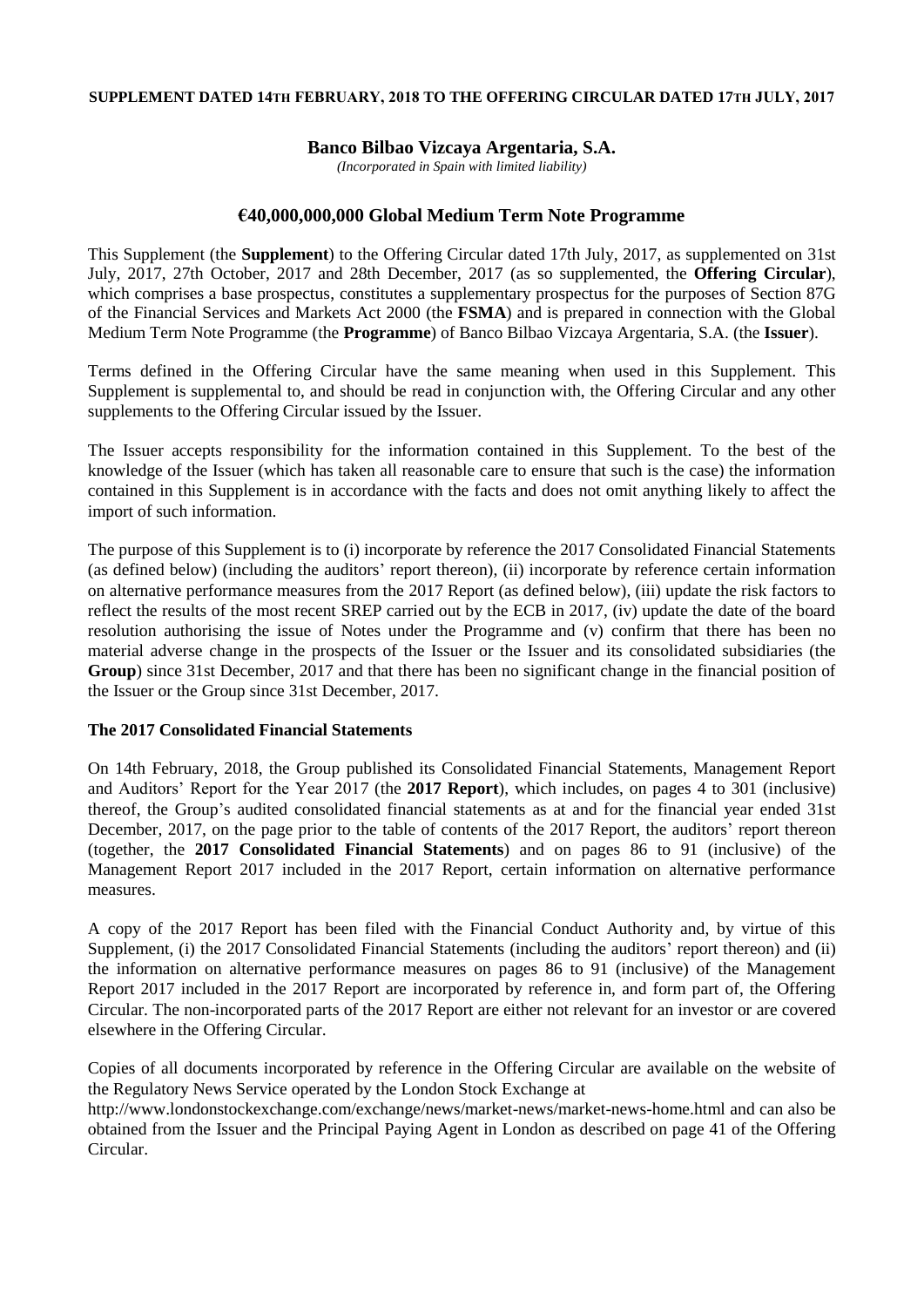# **Authorisation**

The issue of Notes under the Programme has been further duly authorised by a resolution of the Board of Directors of the Issuer dated 31st January, 2018 and, by virtue of this Supplement, the Offering Circular shall be deemed updated accordingly.

# **Updates to Risk Factors**

By virtue of this Supplement, the fourth, fifth and sixth paragraphs on page 15, which fall under the risk factor entitled "*Factors that may affect the Issuer's ability to fulfil its obligations in respect of Notes issued under the Programme – Legal, Regulatory and Compliance Risks – Increasingly onerous capital requirements may have a material adverse effect on the Issuer's business, financial condition and results of operations*", shall be deemed deleted and replaced by the following:

"As a result of the most recent SREP carried out by the ECB in 2017, the Issuer has been informed by the ECB that, effective from 1st January, 2018, it is required to maintain (i) a CET1 phased-in capital ratio of 8.4375 per cent. (on a consolidated basis) and 7.875 per cent. (on an individual basis); and (ii) a phased-in total capital ratio of 11.9375 per cent. (on a consolidated basis) and 11.375 per cent. (on an individual basis).

This phased-in total capital ratio of 11.9375 per cent. on a consolidated basis includes (i) the minimum CET1 capital ratio required under "Pillar 1" (4.5 per cent.); (ii) the "Pillar 1" Additional Tier 1 capital requirement (1.5 per cent.); (iii) the "Pillar 1" Tier 2 capital requirement (2.0 per cent.); (iv) the additional CET1 capital requirement under "Pillar 2" (1.5 per cent.); (v) the capital conservation buffer (1.875 per cent. CET1); and (vi) the D-SIBs buffer (0.5625 per cent. CET1).

As of 31st December, 2017, the Issuer's phased-in total capital ratio was 15.37 per cent. on a consolidated basis (or 15.52 per cent. on a consolidated basis including (i) an updated calculation of the structural foreign exchange position for risk-weighted assets, pending confirmation by the ECB and (ii) a Tier 2 issuance by Türkiye Garanti Bankası A.Ş. (**Garanti**), pending computability approval by the ECB) and 22.54 per cent. on an individual basis. As of 31st December, 2017, the Issuer's CET1 phased-in capital ratio was 11.67 per cent. on a consolidated basis (or 11.71 per cent. on a consolidated basis including an updated calculation of the structural foreign exchange position for risk-weighted assets, pending confirmation by the ECB) and 17.67 per cent. on an individual basis. Such ratios exceed the applicable regulatory requirements described above, but there can be no assurance that the total capital requirements imposed on the Issuer and/or the Group from time to time may not be higher than the levels of capital available at such point in time. There can also be no assurance as to the result of any future SREP carried out by the ECB and whether this will impose any further "Pillar 2" additional own funds requirements on the Issuer and/or the Group."

### **General**

There has been no material adverse change in the prospects of the Issuer or the Group since 31st December, 2017 and there has been no significant change in the financial position of the Issuer or the Group since 31st December, 2017.

To the extent that there is any inconsistency between (a) any statement in this Supplement or any statement incorporated by reference into the Offering Circular by this Supplement and (b) any other statement in or incorporated by reference in the Offering Circular, the statements in (a) above will prevail.

Save as disclosed in this Supplement there has been no other significant new factor, material mistake or inaccuracy relating to information included in the Offering Circular since the publication of the Offering Circular.

If documents which are incorporated by reference or attached to this Supplement themselves incorporate any information or other documents therein, either expressly or implicitly, such information or other documents